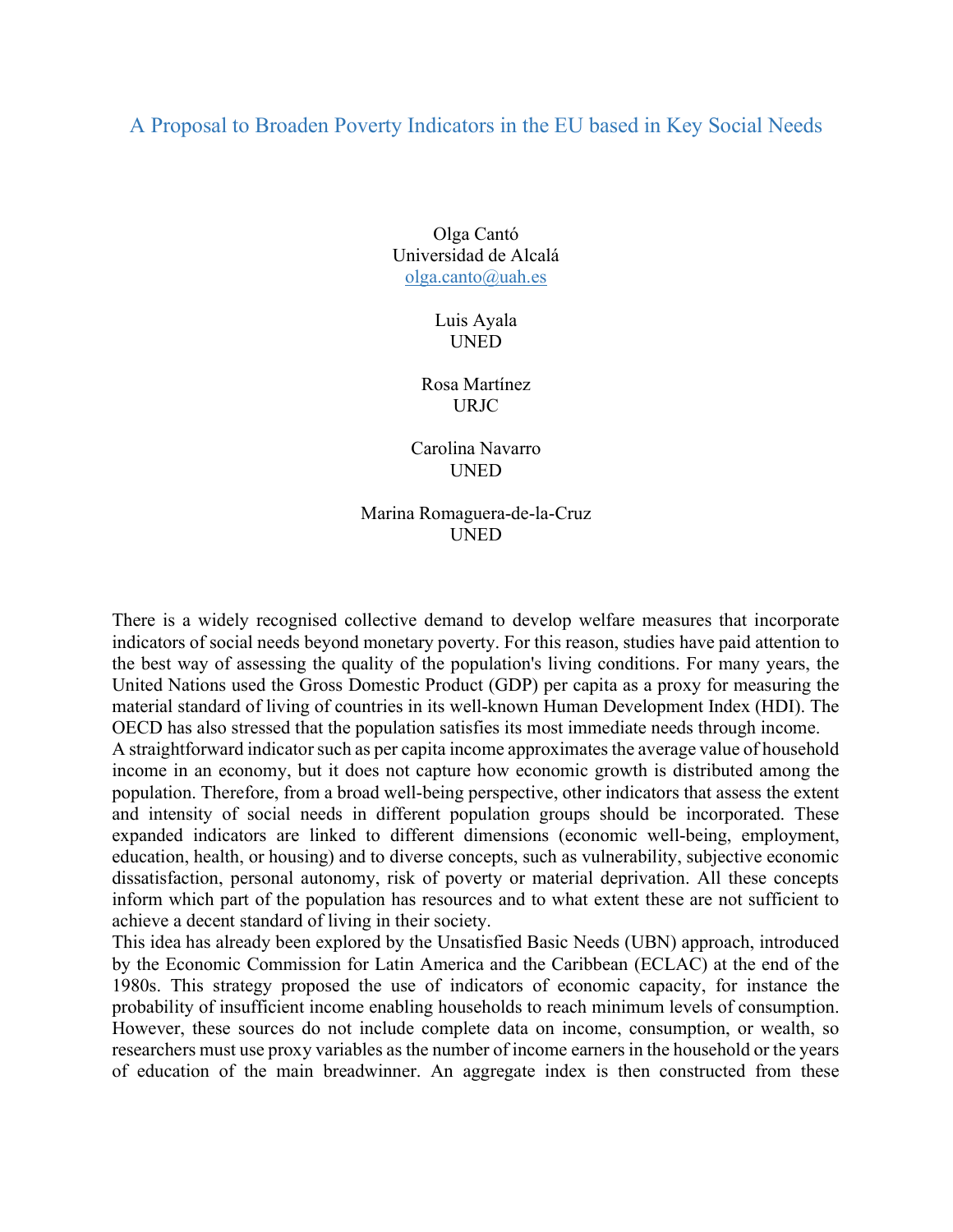indicators, which allows to determine a minimum acceptable degree of need satisfaction or ""critical level"" and to identify deprived households in that basic need.

On the other hand, more current approaches such as the OECD's ""Measuring Progress"" or ""Better Life Index"", together with those developed by the European Union ("Beyond GDP initiative"" and ""Quality of life indicators""), use indicators of material living conditions focused on the direct analysis of the economic situation, such as material deprivation or income. Similarly, the development of the European Social Agenda prompted the elaboration of a broad set of social indicators to monitor the compliance of countries within its strategy to promote social inclusion. As Atkinson et al. (2002) point out, the selection of a common set of indicators would allow countries to use the ""same language"" in assessing social reality. All these more modern approaches are based on detailed and individualised information on both income and the possession of certain material goods obtained from specific household surveys.

In the analysis of poverty-related social needs, the selection of sub-dimensions and indicators capable of identifying situations of social need must be based on both theoretical and empirical criteria, in addition to the normative criteria implicit in the social rights approach. In particular, the multidimensional deprivation literature offers several possibilities for choice. The key question is, in general, whether the multifaceted character of social needs can be measured and whether it is possible to define comparable indicators in space and time. Therefore, the main aim is not to use completely alternative concepts and indicators to the traditional ones, but to improve the measurement of social needs through broader and more systematic indicators than income poverty or other strictly distributional outcomes.

The European Commission offered a catalogue of "good practices" when selecting indicators of social needs. The key proposals would be the following: a) any indicator of social needs should capture the essence of the problem; b) a second desirable characteristic is sufficient normative content; c) indicators should be statistically robust; d) they should reflect the effect of social intervention; e) they should allow comparability across countries; and f) they should have sufficient periodicity. A common problem with these indicators is the gap that usually exists between the time at which the observed reality takes place and the date of publication of the data. The changing nature of the processes determining the generation of social needs −e.g., immigration or other demographic changes− may render results obsolete before they are disseminated.

In practice, there may be several indicators that fit most of the above criteria. However, although a wide range of variables adds richness and nuance to the analysis, an excessive number of indicators is not advisable, as it may hinder the agile and accurate monitoring of the coverage of social needs related to material living conditions.

In this paper, we propose a broad set of social indicators grouped into six dimensions: economic well-being and material poverty, employment, education, health, housing and social environment. Our aim is to provide alternative procedures for aggregating these social needs and to analyse their evolution in a selection of EU countries representative of different welfare regimes. The advantage over previous studies is the number of indicators and the availability of homogeneous information for different moments in time and different phases of the economic cycle. For this purpose, we will use different microdata sources such as European Union Statistics on Income and Living Conditions (EU-SILC), Labour Force Survey (LFS), European Working Conditions Survey (EWCS), Structure of Earnings Survey (SES), Programme for International Student Assessment (PISA), European Health Interview Survey (EHIS) or European Social Survey (ESS). Furthermore, we will use diverse aggregation and weighting strategies in order to produce a composite indicator of social needs that will allow us to study which countries are failing in